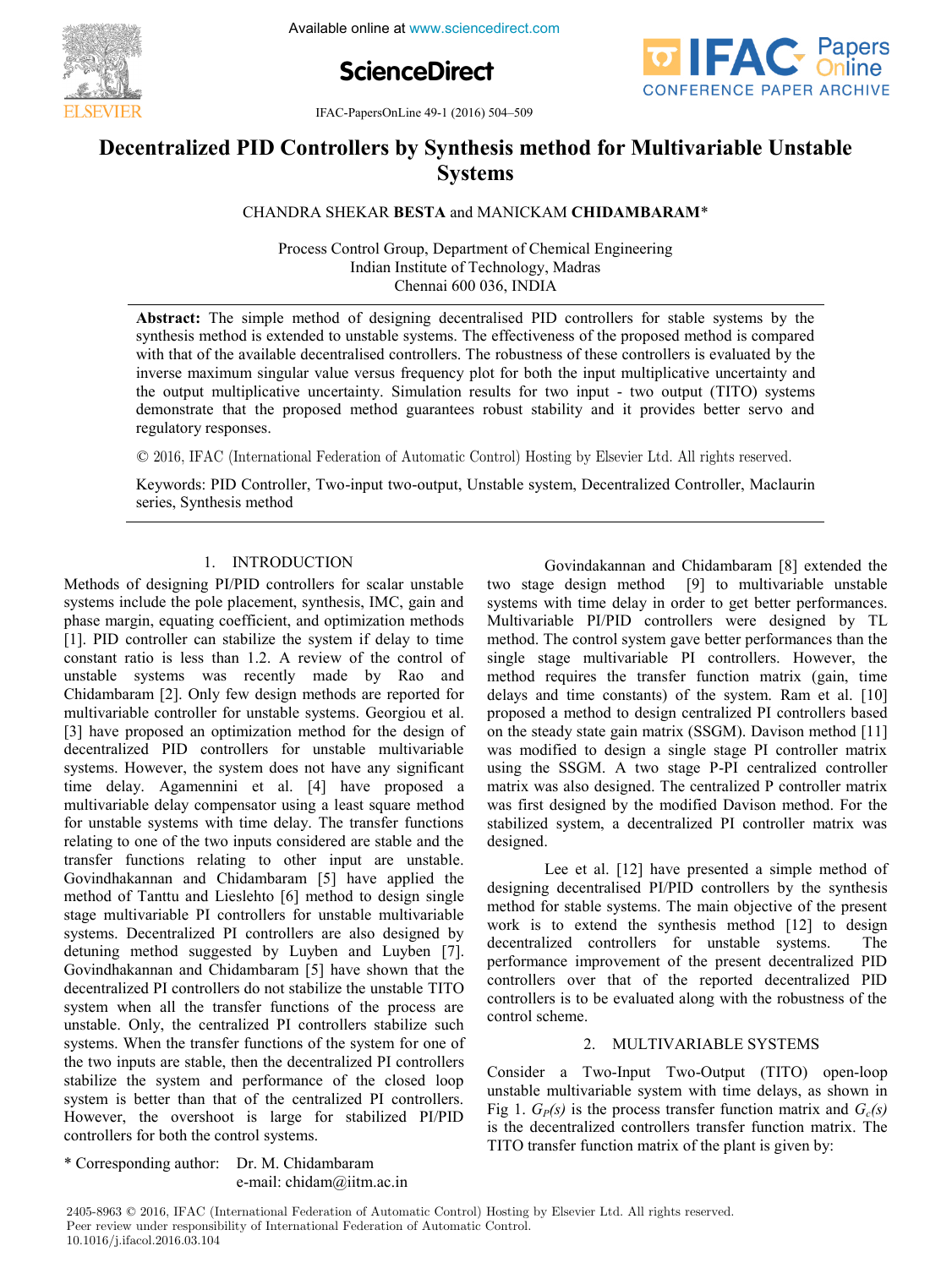$$
G_p(s) = \begin{bmatrix} g_{p,11}(s) & g_{p,12}(s) \\ g_{p,21}(s) & g_{p,22}(s) \end{bmatrix}
$$
 (1)

Let each diagonal elements of the process transfer function matrix be represented by an unstable first-order plus dead time (UFOPTD) model:

$$
g_{p,j} = \frac{k_{p,j} e^{-\theta_{p}s}}{\tau_{j} s - 1}
$$
 (2)

The off-diagonal elements of the process transfer function matrix be represented by a stable first-order plus dead time (FOPTD) model, i.e.,

$$
g_{p,i} = \frac{k_{p,j}e^{-\theta_{q}s}}{\tau_{q}s+1} \quad \forall i, j \in \mathcal{Z} \quad j \neq i \tag{3}
$$

The structure of the decentralized controller is given by:

$$
G_c(s) = \begin{bmatrix} g_{c,1}(s) & 0 \\ 0 & g_{c,2}(s) \end{bmatrix}
$$
 (4)

The controller output and plant output are given by,  $u_i = G_c e_i$ and  $y_i = G_p u_i$ , where  $u_i$  (*i*=1,2), are inputs to the plant or the manipulated variables,  $yi$   $(i=1,2)$  are the system outputs of plant,  $r_i$  (*i*=1,2) are the reference inputs and  $e_i = r_i - y_i$  (*i*=1,2) are the errors between feedback and reference /error signal to the controller. When a MIMO control system is closed, there exist interactions among loops as a result of the existence of non-zero off-diagonal elements in the transfer function matrix. The interactions can be measured by the concept of RGA[13]

### 3. CONTROLLER DESIGN

We consider the MIMO loop of the form shown in Fig 1, the closed loop transfer function matrix *H(s)* is defined by

$$
y(s) = H(s)y_r(s) = [I + G_p(s)G_c(s)]^{-1}G_p(s)G_c(s)y_r(s)
$$
\n(5)

where  $y(s)$  is controlled variable vector,  $y_r(s)$  is set-point vector. The disturbance vector is entering the system along with the manipulated variable as shown in Figure 1.



**Fig 1: Multivariable Control System with disturbance d.**

The design strategy of the IMC multivariable controllers is given by [14]. The closed loop response  $R_i$  of the  $i<sup>th</sup>$  loop is typically chosen by

$$
\frac{y_i}{y_{r,i}} = R_i = \frac{(\alpha_i s + 1)G_{p,i+}(s)}{(\tau_s s + 1)^2}
$$
(6)

where  $G_{p,i+}(s)$  is the non-minimum part of  $G_{p,i}(s)$  and is chosen to be the all-pass form,  $\tau_{ic}$  is an adjustable constant for system performance and stability. Let the desired closed loop response matrix *R(s)* be

$$
R(s) = \begin{bmatrix} R_1 & 0 \\ 0 & R_2 \end{bmatrix}
$$
 (7)

To design the multivariable controller  $G_c(s)$  such that all the diagonal elements of *H(s)* resemble of *R(s)* as close as possible over a frequency range relevant to control applications.  $G_c(s)$  can be written in a Maclaurin series as

$$
G_c(s) = \frac{K_0 + K_1 s + K_2 s^2}{s} = \begin{bmatrix} G_{c,1}(s) & 0 \\ 0 & G_{c,2}(s) \end{bmatrix}
$$
 (8)

 $G_p(s)$  also can be written in Maclaurin series form as

$$
G_p(s) = G_0 + G_1 s + G_2 s^2 = \begin{bmatrix} G_{p,11} & G_{p,12} \\ G_{p,21} & G_{p,22} \end{bmatrix}
$$
 (9)

where  $G_0 = G(0)$ ,  $G_1 = G'(0)$  and  $G_2 = G''(0)/2$ , by substituting Eq.(8) and Eq. (9) into Eq. (5) and expanding it by the Maclaurin series form as

$$
H(s) = H_0 + H_1 s + H_2 s^2 + H_3 s^3 + Os^4 \text{ or } (10)
$$

$$
H(s) = I - (G_0 K_0)^{-1} s + (G_0 K_0)^{-1} (I + G_0 K_1 + G_1 K_0)
$$
  
\n
$$
(G_0 K_0)^{-1} s^2 + (G_0 K_0)^{-1} [G_0 K_2 + G_1 K_1 + G_2 K_0 - (11)
$$
  
\n
$$
(I + G_0 K_1 + G_1 K_0) (G_0 K_0)^{-1} (I + G_0 K_1 + G_1 K_0) ]s^3 + Os^4
$$

where  $H_0$  is full matrix,  $H_0=H(0)$ ,  $H_1=H'(0)$  and  $H_2=H''(0)/2$ . *R(s)* also can be expressed in a Maclarurin series as

$$
R(s) = R_0 + R_1 s + R_2 s^2 + R_3 s^3 + Os^4
$$
 (12)

where  $R_0=I=R(0)$ ,  $R_1=R'(0)$  and  $R_2=R''(0)/2$ , By comparing each element of  $H(s)$  and  $R(s)$  in Eq.(10) and Eq.(12) for the first three *s* terms  $(s, s^2, s^3)$ , we can express  $K_0, K_1$  and  $K_2$  in terms of the process model parameters and the desired closedloop response parameters. We can get the ideal multivariable controller  $G_c(s)$  to achieve the desired closed-loop responses *R(s)* as

$$
G_c = G_P^{-1} R \left[ I - R \right]^{-1} \tag{13}
$$

Now, we can design the decentralized multivariable controller, if the feedback multivariable controller  $G_c$  is related to the IMC-controller *(Q)* as:

$$
G_c = Q[I - G_p Q]^{-1}
$$
\n
$$
(14)
$$

where  $Q(s)$  is the IMC controller. The choice of  $R_i(s)$  will determine *Qi(s)* as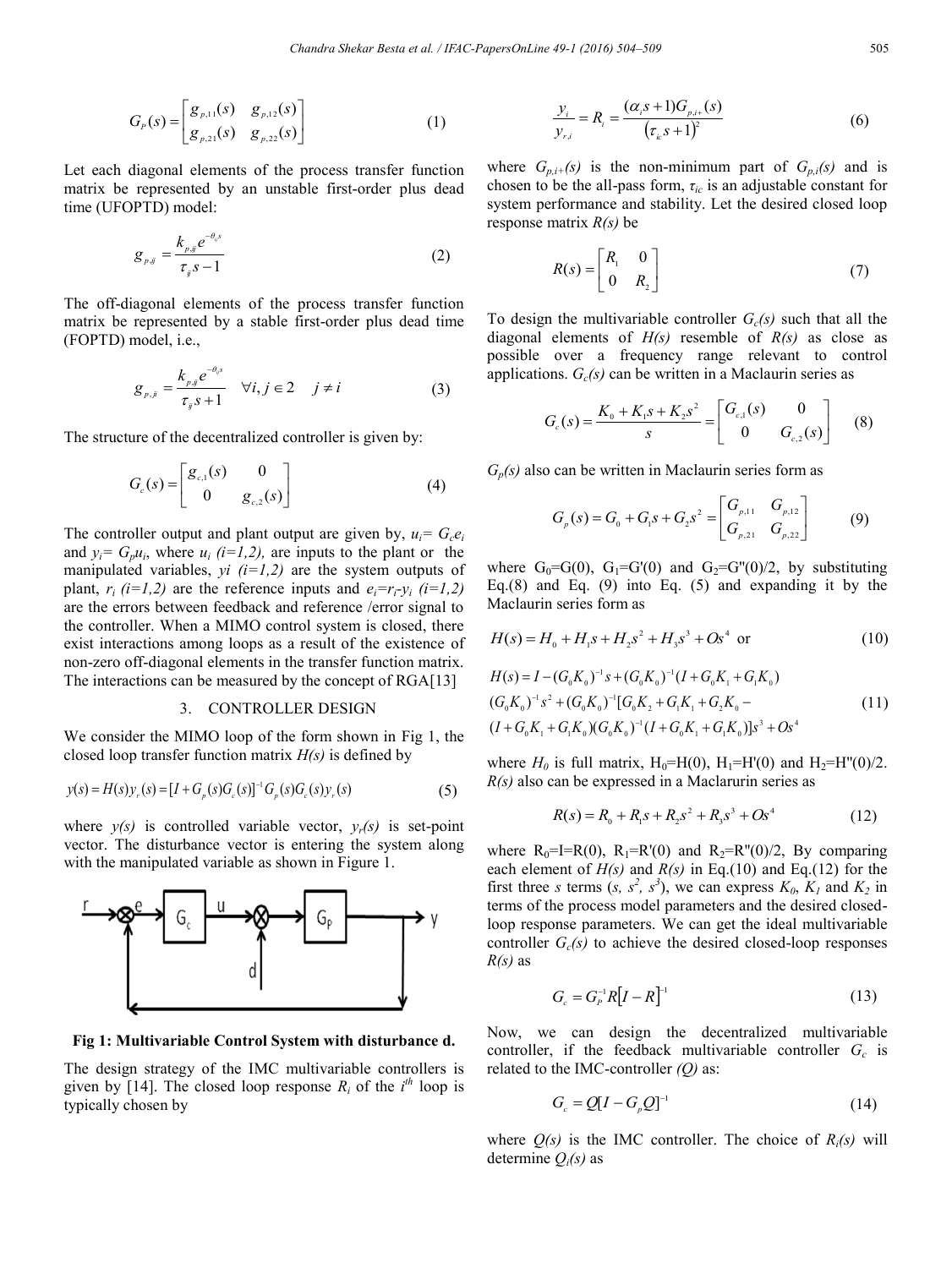$$
Q_i(s) = \frac{(\alpha_i s + 1)G_{p,i-}^{-1}(s)}{(r_{i} s + 1)^2}
$$
\n(15)

where  $\tau_{ic}$  is the only tuning parameter to be selected by the user to achieve the appropriate compromise between performance and robustness and to keep the value of the manipulated variable within the bounds.

The tuning parameter  $(\tau_{ic})$  is selected such that the desired closed loop response should be achieved and the output of the controller initial variations should not be high. The tuning parameter  $(\tau_c)$  is selected usually half value of the open loop time constant. In general, this gives controller output within the limit. Substituting Eq.(15) in Eq.(14), and expanding by the Maclaurin series, we get

$$
G_{c,i}(s) = \frac{1}{s} \left[ f_i(0) + f_i(0)s + \frac{f_i^*(0)}{2} s^2 + Os^3 \right]
$$
 (16)

By neglecting the higher order derivative terms, the ideal multivariable controller can be found. Finally  $K_{ci}$ ,  $\tau_{li}$  and  $\tau_{Di}$  of the centralized PID controller can be obtained by

$$
K_{c,i} = f_i(0); \ \tau_{I,i} = \frac{f_i(0)}{f_i(0)}; \ \tau_{D,i} = \frac{f_i(0)}{2f_i(0)} \tag{17}
$$

The process model contains uncertainties in its parameters; and hence the stability and robustness analysis of the multi-loop control system becomes more important. In this paper, the inverse maximum singular values of the Input and output uncertainties (which includes parametric uncertainties also) are considered to evaluate the performance of the proposed controller. The maximum singular value uncertainty models are considered to demonstrate the stability and robustness of the proposed control system. First, for a process multiplicative input uncertainty,  $G(s)[I + \Delta_{I}(s)]$ , the closed loop system is stable if [15]:

$$
\left\|\Delta_{I}(j\omega)\right\| < \frac{1}{\overline{\sigma}}\left\{I + G_{c}(j\omega)G(j\omega)\right\}^{-1}G_{c}(j\omega)G(j\omega)\right\}
$$
(18)

where,  $\overline{\sigma}$  is the maximum singular value of the closed loop system. For the process output uncertainty  $|I + \Delta_o(s)|G(s)$ , the stability, robustness of the closed loop system can be obtained [15]. For the multiplicative output uncertainty, the closed-loop system is stable if

$$
\left\|\Delta_o(j\omega)\right\| < \frac{1}{\overline{\sigma}} \left\{ [I + G(j\omega)G_c(j\omega)]^{-1} G(j\omega)G_c(j\omega) \right\} \tag{19}
$$

where  $\Delta_i(s)$  and  $\Delta_o(s)$  are stable. The frequency plots obtained from the right-hand side part of Eq.(18) and Eq.(19) indicate the stability bounds of the closed-loop system. The area under the curve represents the stability of the system. More area under the curve indicates the high stability of the system. By using this plot, it is easy to compare the stability of the controllers. The control system which gives the maximum area under the curve is the most stable one.

#### *3.1 Performance measure*

To analyse the performance of the control systems, the following performance indices are used:

$$
IAE = \int_{0}^{\infty} |e(t)| dt
$$
 (20)

where,  $e(s)=r(s)-u(s)$ .

$$
TV = \sum_{i=1}^{\infty} |u_i - u_{i-1}|
$$
 (21)

Total Variation (TV) is also a performance criterion for the closed-loop response, but in contrast to the ISE and IAE, the objective for TV is to measure the total variation in the controller output signal, *u*. To evaluate the manipulated input usage, we compute the TV of the controller output *u*, which is the sum of all its moves up and down. This provides a good measure of the smoothness of the control action[16].

#### 4. CASE STUDIES

Two TITO systems have been used to test the adequacy of this proposed method. In the present case studies, we considered mild interaction systems, so that the decentralized controllers stabilize the unstable systems. If the system having significant interactions then closed loop response will give a large overshoot. To reduce this overshoot, dual loop control structure is required (Govindhakannan & Chidambaram, 1997). In the following sections, we will present the simulation results. The effectiveness of the proposed decentralized control system is compared with that of the reported method [5].

### *Example 1*: Consider a MIMO plant :

$$
G_{P}(s) = \begin{bmatrix} \frac{2.5e^{-1s}}{15s - 1} & \frac{1e^{-1.5s}}{14s + 1} \\ \frac{1e^{-1.5s}}{15s + 1} & \frac{-4e^{-1s}}{20s - 1} \end{bmatrix}
$$
(22)

Notice that in this case the interactions are such that  $\lambda_{ii} < 1$ . The Relative Gain Array  $(\Lambda)$  calculated as

$$
\Lambda = \begin{bmatrix} 0.9091 & 0.0909 \\ 0.0909 & 0.9091 \end{bmatrix}
$$
 (23)

The parameters of the resulted decentralized controllers and the reported decentralized PID controllers are given in Table 1*.* The tuning parameters are usually selected such that good output responses and less initial variations in u are obtained. In the present work  $\tau_c$ =4 is giving good performance and best results in terms of total IAE values. Fig 2 shows the closed-loop servo responses and interactions for a step change in  $y_{rl}$ . Fig 2 also shows the closed-loop servo responses and interactions for step change in  $y_{r2}$ . *Fig 3* shows the closed-loop regulatory responses for a step change given in  $d_1$ .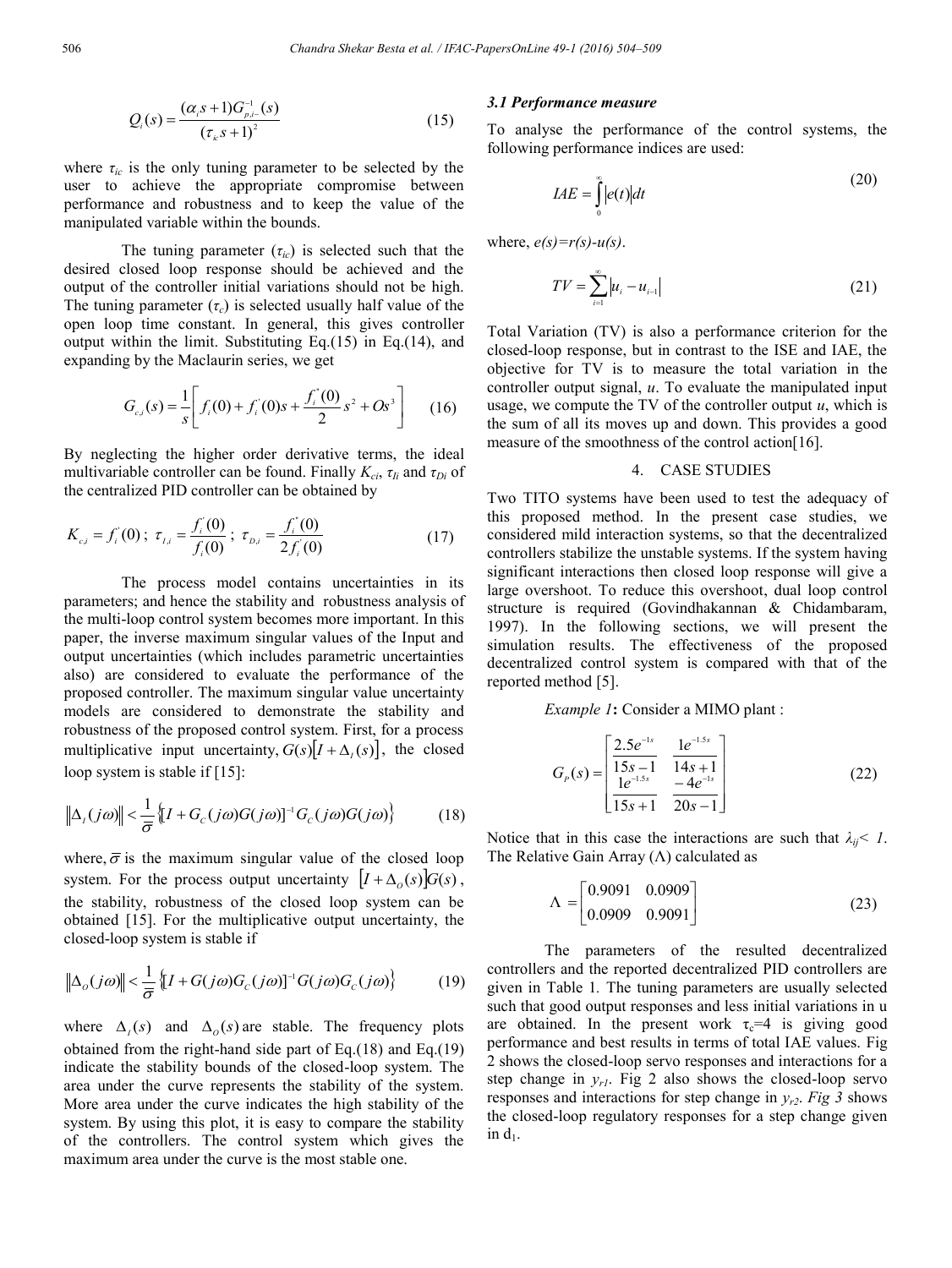

Fig 2: Servo responses for the Example 1. solid: proposed decentralized; dash: reported decentralized (GC method).



Fig 3: Regulatory responses for the Example1.solid: proposed decentralized; dash: reported decentralized (GC method).



Fig 4: Stability regions of input and output uncertainties for Example 1. solid: proposed decentralized; dash: reported decentralized (GC method).



Fig 5: Servo responses for the Example 2. solid: proposed decentralized; dash: reported decentralized (GC method).



Fig 6: Regulatory responses (Example 2). solid: proposed decentralized; dash: reported decentralized (GC method).

Fig 3 also shows the closed-loop regulatory responses for a step change given in  $d_2$ . Fig 2 and Fig 3 show that the proposed decentralized PID controllers give improved performance when compared to that of the reported decentralized [5] PID controller design method. For Govindhakanan and Chidambaram (GC) method, the detuning parameter  $F = 2$  which gives the best performance is selected. Table 2 shows that the sum of the IAE and TV values for the main responses and the interactions are lesser for the proposed centralised control scheme.

As stated earlier, the frequency plot obtained for the right hand side part of Equation (18) and Equation (19) indicates the stability bounds of the closed loop system. Fig 4 shows the stability bounds for the Example 1. In this Figure, the region below the curve represents the stability region and above the curve represents instability region. From Fig 4, present control schemes is robust than the decentralised scheme proposed by [5]. As stated earlier, the performance of the proposed decentralized control system is better than that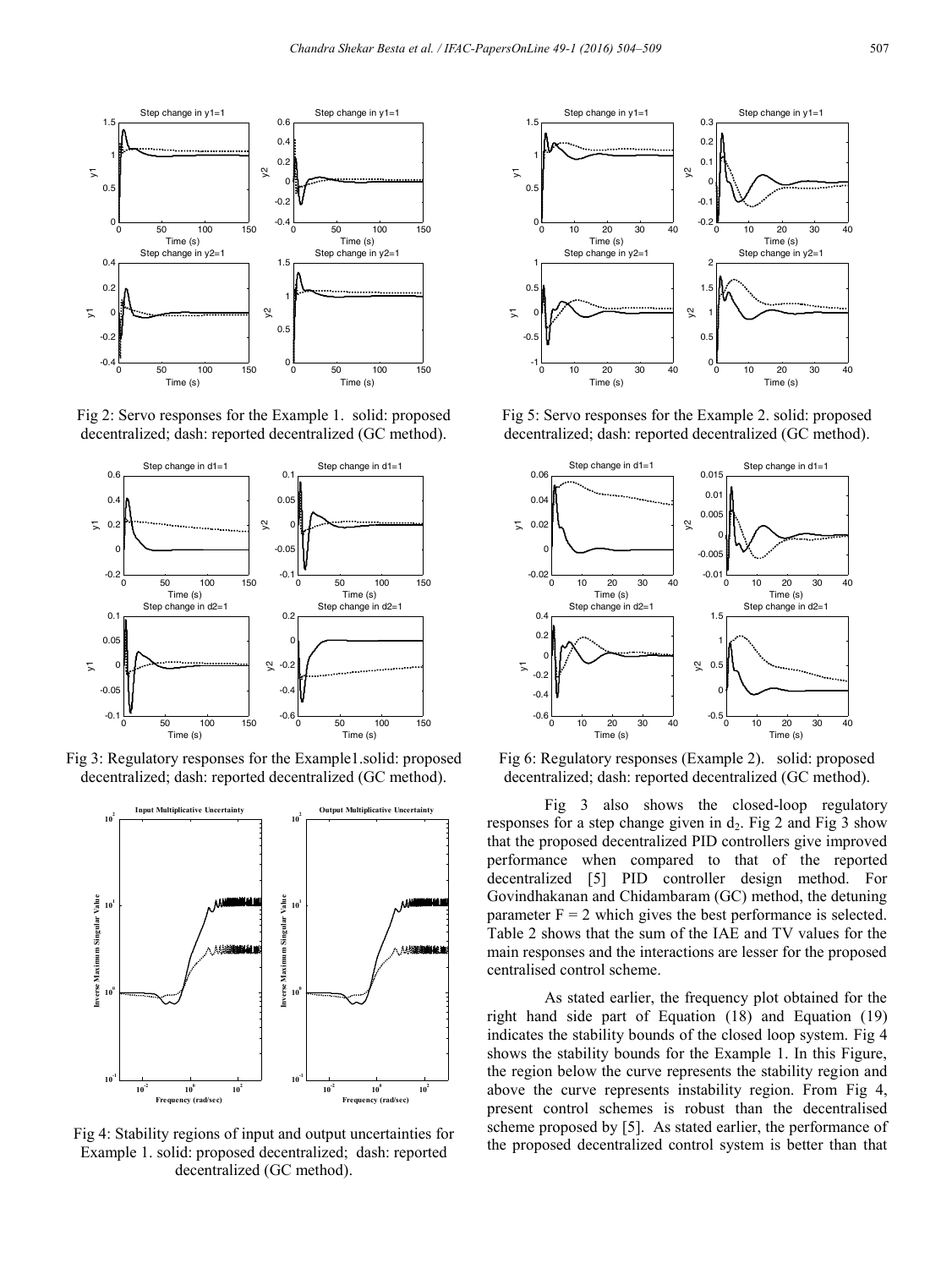of the literature reported decentralized [5] control systems design method.

*Example 2:* Consider the example given below by:

$$
G_{P}(s) = \begin{bmatrix} 0.3960e^{-0.2s} & 1.7255e^{-0.4s} \\ \frac{4.572s - 1}{-0.0585e^{-0.2s}} & \frac{1.807s + 1}{1.9713e^{-0.4s}} \\ \frac{-2.174s + 1}{-1.801s - 1} & 0.801s - 1 \end{bmatrix}
$$
(24)

Notice that in this case the interactions are such that  $\lambda_{ii} < 1$ . The Relative Gain Array [13]  $($  $\Lambda$  $)$  can be calculated as

$$
\Lambda = \begin{bmatrix} 0.8855 & 0.1145 \\ 0.1145 & 0.8855 \end{bmatrix}
$$
 (25)

The parameters of the resulted decentralized, reported decentralized PID controllers are given in Table 1**.** The tuning parameters are selected such that good output response and less initial variation in u are obtained. In the present work  $\tau_c = 1$  is giving good performances. Fig 5 shows the closed-loop servo responses and interactions for step change in  $v_{r1}$ . Fig 5 also shows the closed-loop servo responses and interactions for step change in  $y_{r2}$ . Fig 6 shows the closed-loop regulatory responses for a step change given in  $d_1$ . Fig 6 also shows the closed-loop regulatory responses for a step change given in  $d_2$ . Fig 5 and Fig 6 show that the proposed decentralized PID controllers give improved performance when compared to that of the reported decentralized [5] PID controller design method. For GC method, the detuning parameter  $F = 1$  which gives the best performance is selected. Table 3 shows that the sum of the IAE and TV values for the main responses and the interactions are lesser for the proposed centralised control scheme. The performance of the proposed decentralized control system is better than that of the reported decentralized [5] control system design method.

### 5. CONCLUSIONS

The proposed decentralized control system, derived analytically using Maclariun Series, gives improved responses and decreased interactions when compared to that of the reported decentralized [5] PID control system design method. Performance and robustness are analysed in the presence of the process input multiplicative uncertainty and output multiplicative uncertainty. The proposed decentralized control system gives similar robust performance, compared to with that of the reported method. Proposed control system shows an improvement in the main responses about 71.8% and reduces the interaction by 70.5%. Similar improvement is obtained for the regulatory problems also.

### REFERENCES

- [1] R. P. Sree and M. Chidambaram, *Control of Unstable Systems*. Narosa Publishing, New Delhi, 2006.
- [2] A. S. Rao and M. Chidambaram, "PI/PID Controllers Design for Integrating and Unstable Systems," in *PID Control in the Third Millennium: Lessons Learned and*

*New Approaches*, R. Vilanova and A. Visioli, Eds. Springer, London, 2012, pp. 75–112.

- [3] A. Georgiou, C. Georgakis, and W. L. Luyben, "Control of a multivariable open-loop unstable process," *Ind. Eng. Chem. Res.*, vol. 28, no. 10, pp. 1481–1489, Oct. 1989.
- [4] O. E. Agamennini, A. C. Desages, and J. A. Romagnoli, "A Multivariable Delay Compensator Scheme," *Chem. Eng. Sci.*, vol. 47, no. 5, pp. 1173–1185, 1992.
- [5] J. Govindhakannan and M. Chidambaram, "Multivariable PI Control of Unstable Systems," *Process Control Qual.*, vol. 10, pp. 319–329, 1997.
- [6] J. T. Tanttu and J. Lieslehto, "A Comparative Study of Some Multivariable PI Controller Tuning Methods," in *Intelligent Tuning and Adaptive Control*, 1991, pp. 357– 362.
- [7] W. L. Luyben and M. L. Luyben, *Essentials of Process Control*. Singapore: McGraw-Hill, 1997.
- [8] J. Govindakannan and M. Chidambaram, "Two-Stage Multivariable PID Controllers for Unstable Plus Time Delay Systems," *Indian Chem. Eng.*, vol. 42, no. 2, pp. 89–93, 2000.
- [9] E. F. Jacob and M. Chidambaram, "Design of Controllers for Unstable First-Order Plus Time Delay Systems," *Comput. Chem. Eng.*, vol. 20, no. 5, pp. 579– 584, 1996.
- [10] V. D. Ram, C. Rajapandiyan, and M. Chidambaram, "Steady-State Gain Identification and Control of Multivariable Unstable Systems," *Chem. Eng. Commun.*, vol. 202, no. 2015, pp. 151–162, 2015.
- [11] E. J. Davison, "Multivariable tuning regulators: The feedforward and robust control of a general servomechanism problem," in *Decision and Control including the 14th Symposium on Adaptive Processes*, 1975, pp. 180–187.
- [12] M. Lee, K. Lee, C. Kim, and J. Lee, "Analytical design of multiloop PID controllers for desired closed-loop responses," *AIChE J.*, vol. 50, no. 7, pp. 1631–1635, Jul. 2004.
- [13] M. Hovd and S. Skogestad, "Pairing criteria and decentralized control of unstable plant," *Ind. Eng. Chem. Res.*, vol. 33, pp. 2134–2139, 1994.
- [14] C. G. Economou and M. Morari, "Internal Model Control. 6. Multiloop Design," *Ind. Eng. Chem. Res.*, vol. 25, no. 2, pp. 411–419, 1986.
- [15] J. M. Maciejowski, *Multivariable Feedback Design*, 1st ed. Addison Wesley, New York, 1989.
- [16] P. Klan and R. Gorez, "Simple Analytic Rules for Balanced Tuning of PI Controllers," in *Control System Design*, 2003, pp. 47–52.